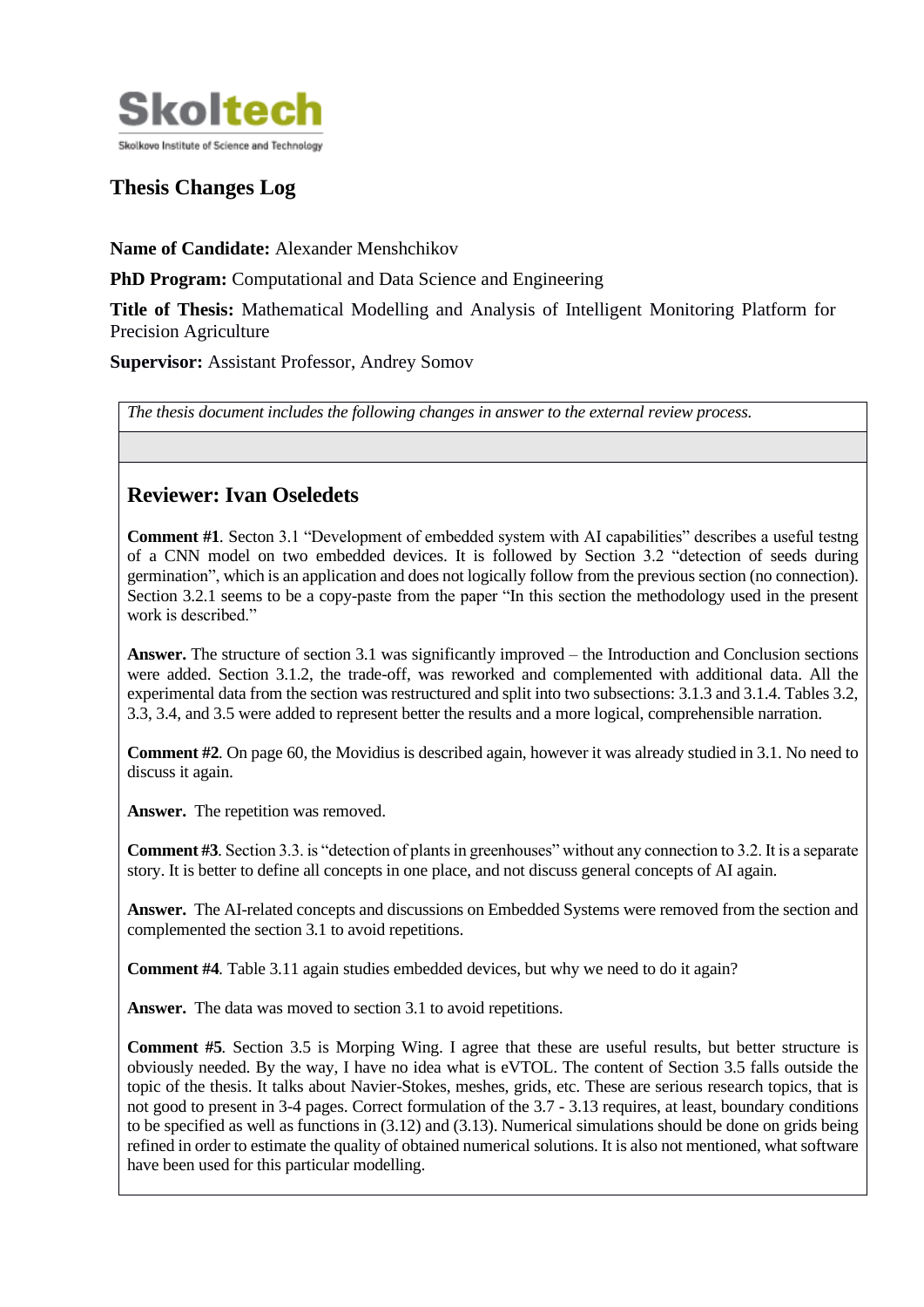**Answer.** The name of the section was improved and accompanied by the crossreference to the glossary. The numerical simulation was performed on appropriate meshes in the OpenFOAM software.

**Comment #6***.* I think, this thesis should be restructured. It is now written as "state-of-the art" -> methodology, but it will much be]er perceived if it is structured by topics (which also correspond to the papers) + notations and basic studies. The results are presented in Section 3, which could be split into chapters, and also basic notations/facts chapter introduced, which contains the definitions, the study of performance of different mobile platforms and prospective applications. I have doubts that the wind tunnel part is actually needed in this thesis, since it falls outside the general concept.

**Answer.** The sections in the Chapter 3 Methodology were profoundly improved to avoid repetitions regarding embedded platforms trade-off studies and benchmarks. Most of the material was moved to section 3.1 to complement the experimental results to evaluate embedded systems with AI capabilities.

**Comment #7.** Minor comments:

- on p. 50 there is an unfinished sentence
- p.55: ??
- p.60 Nural network  $\rightarrow$  neural network.
- $p.72: ??$
- p.79, Platfrom

**Answer.** All minor changes were improved.

#### **Reviewer: Roberto Passerone**

**Comment #1.** Some references are broken. Section 3.1.1 is not finished.

**Answer.** All the broken references were improved. Section 3.1.1 was improved and finished appropriately.

**Comment #2.** On page 55, it is mentioned that "performance is more than six times higher with the same power consumption.". However, looking at Table 3.3, the power consumption for RPi + NCS (3.675 W) is significantl higher than that of RPI alone (2.659 W).

**Answer.** The typo in the Table was improved.

**Comment #2.** In general, Section 3.1 looks a bit confusing. It starts with a discussion of the platforms. One then expects that all the experiments are conducted on all platforms. However, there is no result for the Jetson Nano, nor for RPI + NCS2. It is confusing, for instance, that FPS is analyzed twice (once on page 51, and then again on page 54). I suggest that this section be reorganized to make it more systematic. Also, what are the conclusions after these experiments?

Answer. The sections in the Chapter 3 Methodology were deeply reworked to avoid repetitions regarding embedded platforms trade-off studies and benchmarks. Most of the material was moved to section 3.1 to complement the experimental results to evaluate embedded systems with AI capabilities. Moreover, all the sections were complemented with Introduction and Conclusion subsections for better understanding the logic of the narration.

**Comment #3.** In the following Section 3.2, you mention the Myriad GPU. This appears to e the same as the NCS? If so, you should use consistent terms. If not, then you should explain the difference.

**Answer.** The data about GPU was rewritten to avoid the readers confusion.

**Comment #4.** Figure 3-9 is not very clear. I would use more contrasting colors for the windows with respect to the image.

**Answer.** The figure was adjusted with more contrast colors.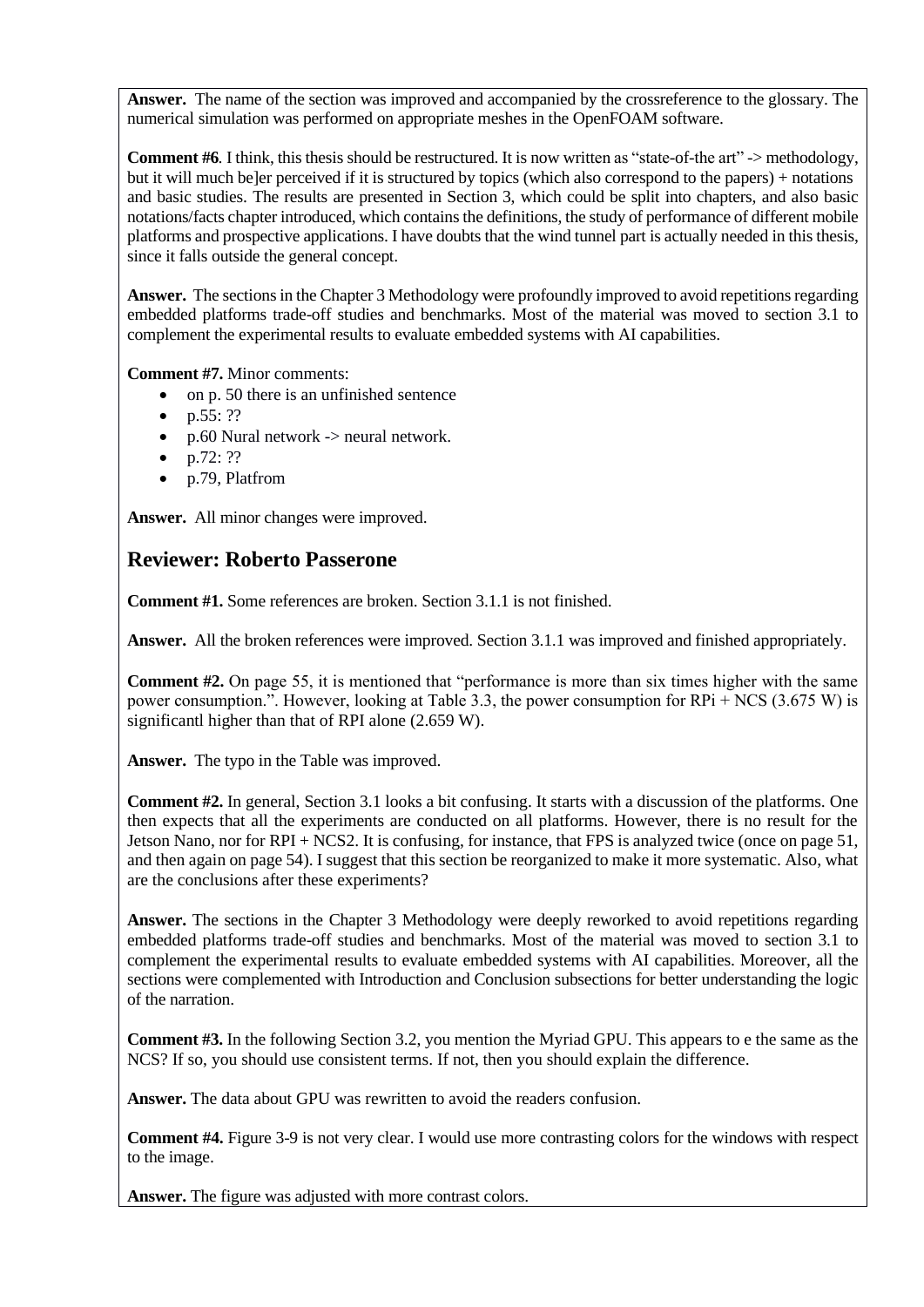**Comment #5.** Page 62: what are "containers #8-11"?

**Answer.** The misleading and unnecessary information was removed.

**Comment #6.** In figure 3-11: blue is the ground truth, and green the estimated bounding box?

**Answer.** Additional information on bounding boxes' colours was added to the caption of the figure.

**Comment #7.** Page 65: there is no discussion about the accuracy of germination detection. Does the proposed algorithm perform well?

**Answer.** The structure of section 3.2 was significantly improved – the Introduction and Conclusion sections were added. "Intellectual Monitoring Platform Evaluation" subsubsection was added to the subsection "3.2.4 Experimental Results". This data is not new. It has already been published but was not included in the Ph.D. Thesis draft. The improved section contains the results of germination detection accuracy.

**Comment #8.** Page 72: The Hardware section repeats the characteristics of the Movidius. These should be collected only once somewhere at the beginning of section 3. Is this the same architecture as the precious section? In the same section, it is mentioned that the Movidius consumes 1 W, and the battery is only 2550 mAh, which certainly won't be able to support the operations for two months if the system is constantly operating. I suggest that the duty cycle technique is already mentioned here. In fact, later on Table 3.7, the operation time is limited to 7.5 hours.

**Answer.** The sections in the Chapter 3 Methodology were deeply reworked to avoid repetitions regarding embedded platforms trade-off studies and benchmarks. Most of the material was moved to section 3.1 to complement the experimental results on the evaluation of embedded systems with AI capabilities. Besides, the issue regarding power consumption and the continuous operation period was added to the end of section 3.2.4 and 3.3.4.

**Comment #9.** I don't understand why you have results at the end of Section 3.3.2, and then again Experimental Results in Section 3.3.3. Reading Section 3.3.3 it sounds like there is one more prototype, or is this simply a repetition of what was said before? In general, I would try to better structure the text. On page 78 you say that "The mean power consumption during the investigation is 2.23 W; the median is 2.184 W, and the modal value of power consumption is 1.7578 W". These values are different from what is reported on Table 3.9 on the previous page. Do they refer to different systems? The same goes for CPU load and RAM.

**Answer.** The section 3.3 was deeply reworked to avoid. Most of the material was moved to section 3.1 to complement the experimental results on evaluation of embedded systems with AI capabilities. There are no additional prototype in section 3.3. The issue regarding the table was also resolved.

**Comment #10.** Please give the details of how you find 180 days of continuous operation.

**Answer.** The additional details were added to the Section 3.3.4

**Comment #11.** Page 85: using the term "crops" to indicate the size of the image, in the context of precision agriculture, is dangerous, since "crop" can also refer to a plant!

**Answer.** The "crops" were substituted by synonyms "frames" and "cuts" all over the text if necessary.

**Comment #12.** Please explain Figure 3-23 better. How does it represent "performance"? What do the colours mean?

**Answer.** The corresponding colormap was added to the image to prevent misleading. A piece of additional information was added to the text and the image's caption for a better explanation.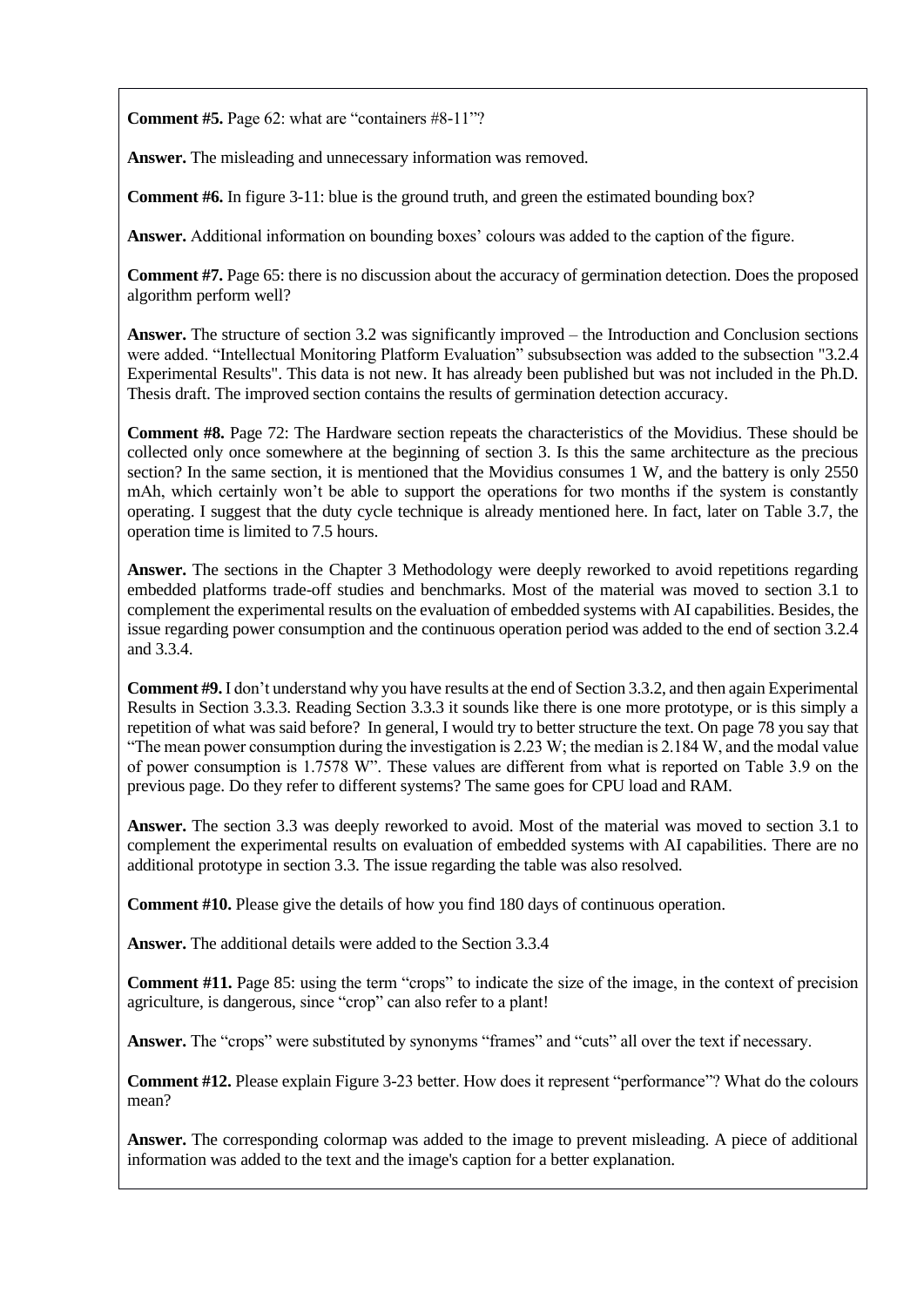**Comment #13.** Page 88: you say, that the platform has 4 Gb of RAM, and that 4K input frame with all the rest takes 100 MB. Now, this is a tiny fraction of the 4 Gb. Why do you have to divide it in smaller chunks?

**Answer.** There are two possible approaches to fit 4K images to the FCNN's input: (i) rescaling and (ii) cutting the frame into tiles. The second approach is better for two reasons. Firstly, training of the neural network (especially FCNN type) usually requires much more training parameters, therefore, a bigger computational capacity of the computer, which is a limiting factor. Furthermore, it leads to a bigger size of the resulting pre-trained FCNN, which can easily reach several Gb. However, in our case, it is not a problem, since UNet occupies 100 Mb RAM. Secondly, rescaling leads to a reduction in the input sample's number of features, which easily leads to underfitting. In the case of cutting the image into tiles, we preserve the features from the original photo. Therefore, we have better output results - higher IoU. It is essential in the case of semantic segmentation of hogweed, which usually has a green background. This approach also reduces the number of trainable parameters, reducing the required RAM and inference time. Therefore, the image is split into smaller chunks for realizing one-by-one processing. This answer was also added to the subsection "Implementation of the FCNNs on Embedded System" of the section 3.4.2.

**Comment #14.** The last paragraph of page 94, and the first of page 95 repeat what was said earlier in the thesis. In particular, the first of page 95 seems exactly identical to what is written between page 34 and 35.

**Answer.** The duplication of the text was removed from pages 34 and 35.

**Comment #15.** Page 108: "Thirdly, they are easy to substitute in case of the brake." What does "in case of the brake" mean? Perhaps it means "in case they break?"

**Answer.** The typo was improved.

### **Reviewer: Gonzalo Ferrer**

**Comment #1.** One has to mention, that despite this effort on presenting a common view for all research topics, there is no experiment including the fixed wing and the weed detector, which is what the introduction of the thesis states as a motivating argument. This is a flaw in coherence of the research topics and the list of publications, some of them on non-related topics.

**Answer.** This point in the Introduction was improved.

**Comment #2.** Regarding the structure of the dissertation, the manuscript is divided in 4 chapters: introduction, related work, methods and conclusions. This choice for structuring the thesis is unconventional. There are four very distinctive contributions (listed above) and in my opinion, each of them deserves a chapter, with proper introduction and its own conclusions. On its current state, the transition between contributions is too abrupt. In addition, there are repeated parts through the manuscript, such as the selection of the computing devices, their specifications and the motivation for PA using monitoring devices.

**Answer.** The sections in the Chapter 3 Methodology were deeply reworked to avoid repetitions regarding embedded platforms trade-off studies and benchmarks. Most of the material was moved to section 3.1 to complement the experimental results on the evaluation of embedded systems with AI capabilities. Moreover, all the sections were complemented with Introduction and Conclusion subsections for better understanding the logic of the narration.

**Comment #3.** There is a point in the introduction which is misleading, since it motivates the work by discussing on future trends on food demands and the use of fertilizers, which is NOT used in any of the research reported in the manuscript. Proposing an application of PA by using modern algorithms of AI such as convnets in embedded systems is a strong enough motivation. Examples of applications are weed detection or seeds detection found in the thesis but there is a multitude of potential applications that might be used in PA with similar methodology.

**Answer.** All the unnecessary information from the introduction was removed to prevent the misleading.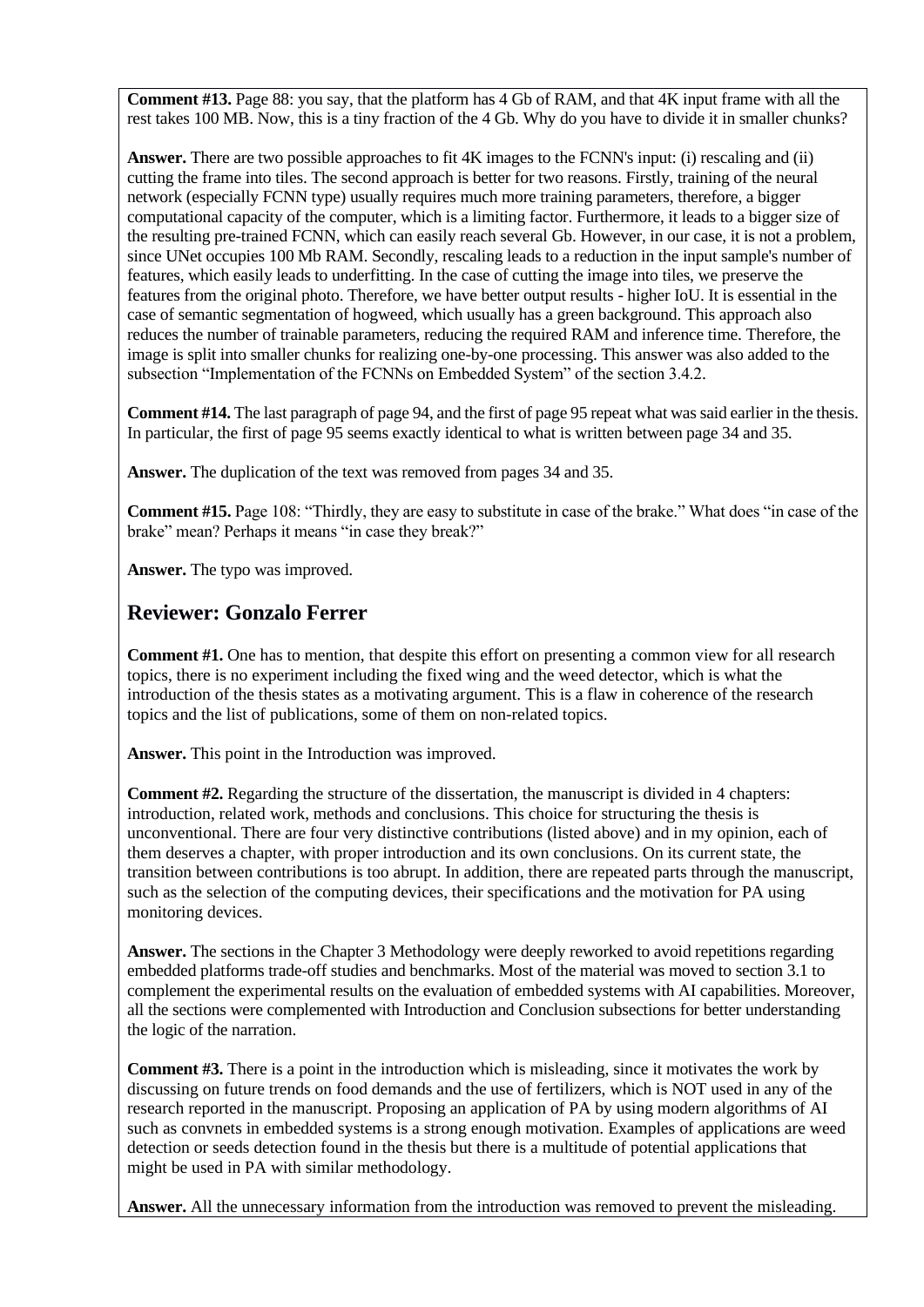**Comment #4.** [2] "IEEE Sensors journal" (Q1) IF=3 (Second author) There is a claim on being shared first authors but I could not see any information in the paper.

Answer. The authorship was checked and improved to be "corresponding author".

**Comment #5.** [1] "IEEE Transactions on Instrumentation and Measurement" (O1) IF=3 (Second author). Again, no mention indicating equal contribution, only being the corresponding author.

**Answer.** The authorship was checked and improved to be "corresponding author".

**Comment #6.** There is an issue that MUST be addressed. Some of these works are in collaboration with a PhD student D. Shadrim co-author on some of the publications (first author in [1,2]). Proper distinction of the contribution of each student should be outlined very clearly at each of the corresponding sections in the thesis, otherwise one could consider it a flagrant lack of research ethics.

**Answer.** This issue was addressed in the Thesis. All the necessary information about Dmitrii's contribution and reasons to add part of his research in the current Thesis were included in the introduction of corresponding sections (3.2 and 3.3).

**Comment #7.** Why discussing about fertilizer use in the intro chapter when the studied application is hogweed detection? To me this motivation is misleading.

**Answer.** All the misleading information in the Introduction chapter was removed.

**Comment #8.** The comparison on different embedded systems for NN is not well reported. Jetson Nano is presented, but not compared (as proposed in 3.1). Is there a publication behind this benchmarking? What is depth in this context and how is it related to the topic of research? Space is limited, but this point requires a paragraph for an introduction, otherwise the comparison is in vain. The following sections should refer to this section on platform comparison, but they don't, so what it its purpose?

**Answer.** All the issues were improved, and section 3.1 was complemented with the missing data. The structure of section 3.1 was significantly improved – the Introduction and Conclusion sections were added. Section 3.1.2, the trade-off, was reworked and complemented with additional data. All the experimental data from the section was restructured and split into two subsections: 3.1.3 and 3.1.4. Tables 3.2, 3.3, 3.4, and 3.5 were added to represent better the results and a more logical, comprehensible narration.

**Comment #9.** Journals [2019a, 2019c] are cited twice in the bibliography.

**Answer.** The second reference was deleted from the bibliography.

**Comment #10.** If any section resulted in a publication/s this should be mentioned. A list at the beginning of the manuscript is not adequate.

**Answer.** In the introduction of sections 3.1, 3.2, 3.3 and 3.5 all relevant publications were mentioned.

**Comment #11.** Minor grammatical and punctuation mistakes which should be amended, I recommend an in-depth review of the manuscript.

- p. 49, p.69, p.72 Fig.??
- p.50 "For the" unfinished sentence. This is an alarming mistake, easy to fix though.
- p.55 invalid ref.

**Answer.** All the minor mistakes, invalid references and cross-references were improved.

## **Other changes**